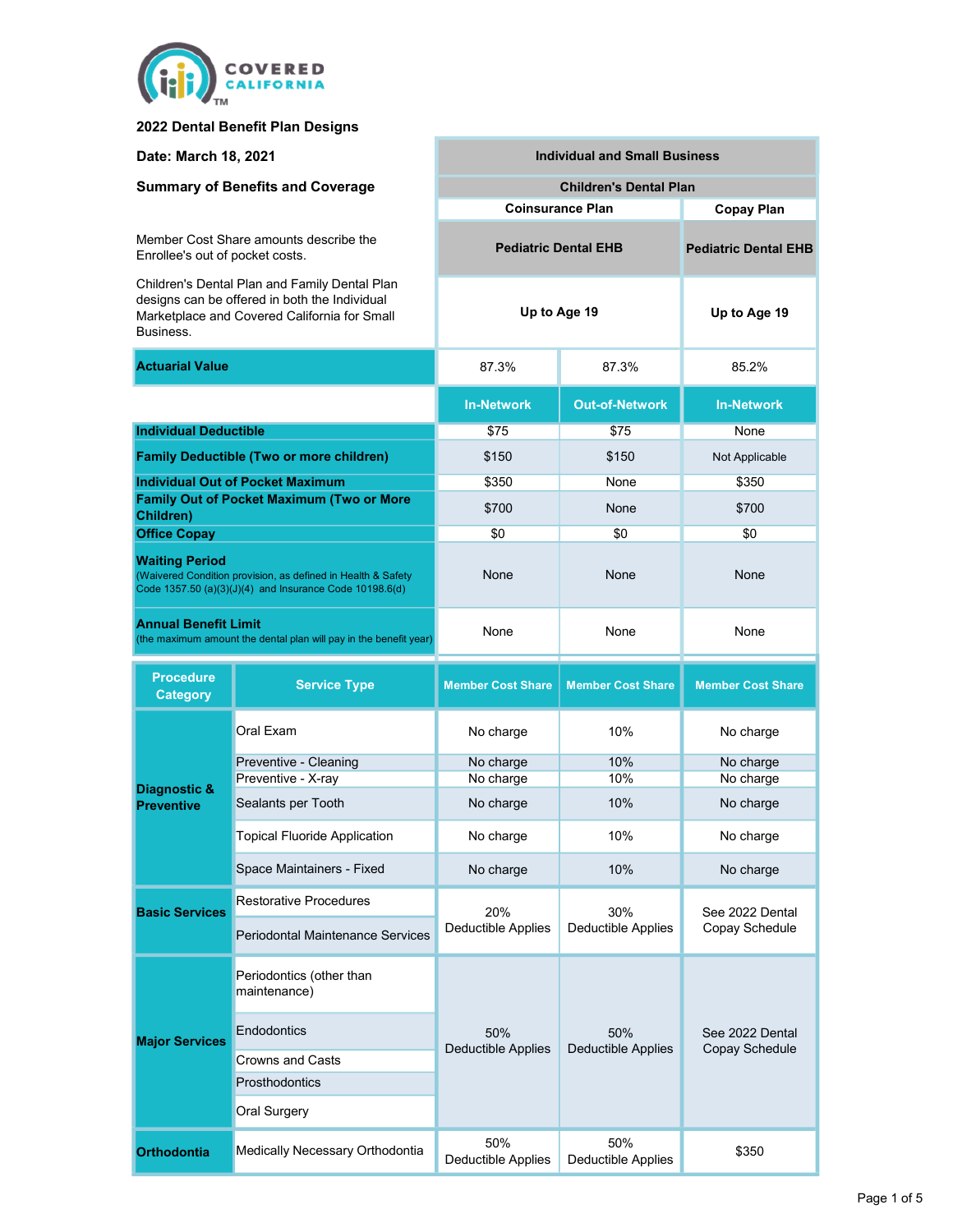

### 2022 Dental Benefit Plan Designs

Date: March 18, 2021

#### Summary of Benefits and Coverage

Member Cost Share amounts describe the Enrollee's out of pocket costs.

Children's Dental Plan and Family Dental Plan designs can be offered in both the Individual Marketplace and Covered California for Small Business.

| acciaino can po chicroa in pour uno marviadar<br>Marketplace and Covered California for Small<br>Business.                                          | Up to Age 19      |                       | Age 19 and Older                                                       |                                                                        |
|-----------------------------------------------------------------------------------------------------------------------------------------------------|-------------------|-----------------------|------------------------------------------------------------------------|------------------------------------------------------------------------|
| <b>Actuarial Value</b>                                                                                                                              | 87.3%             | 87.3%                 | Not Calculated                                                         | Not Calculated                                                         |
|                                                                                                                                                     | <b>In-Network</b> | <b>Out-of-Network</b> | <b>In-Network</b>                                                      | <b>Out-of-Network</b>                                                  |
| <b>Individual Deductible</b>                                                                                                                        | \$75              | \$75                  | \$50                                                                   | \$50                                                                   |
| <b>Family Deductible (Two or more children)</b>                                                                                                     | \$150             | \$150                 | Not Applicable                                                         | Not Applicable                                                         |
| <b>Individual Out of Pocket Maximum</b>                                                                                                             | \$350             | None                  | Not Applicable                                                         | Not Applicable                                                         |
| <b>Family Out of Pocket Maximum (Two or More</b><br>Children)                                                                                       | \$700             | None                  | Not Applicable                                                         | Not Applicable                                                         |
| <b>Office Copay</b>                                                                                                                                 | \$0               | \$0                   | \$0                                                                    | \$0                                                                    |
| <b>Waiting Period</b><br>(Waivered Condition provision, as defined in Health & Safety<br>Code 1357.50 (a) $(3)(J)(4)$ and Insurance Code 10198.6(d) | None              | None                  | 6 months for Major<br>Services, Waived with<br>Proof of Prior Coverage | 6 months for Major<br>Services, Waived with<br>Proof of Prior Coverage |
| <b>Annual Benefit Limit</b><br>(the maximum amount the dental plan will pay in the benefit year)                                                    | None              | None                  | \$1,500                                                                |                                                                        |

Pediatric Dental EHB

Individual and Small Business

Coinsurance Plan

Family Dental Plan

Adult Dental

| <b>Procedure</b><br><b>Category</b> | <b>Service Type</b>                      | <b>Member Cost Share</b>         | <b>Member Cost Share</b>         | <b>Member Cost Share</b>         | <b>Member Cost Share</b>         |
|-------------------------------------|------------------------------------------|----------------------------------|----------------------------------|----------------------------------|----------------------------------|
|                                     | Oral Exam                                | No charge                        | 10%                              | No Charge                        | 10%                              |
|                                     | Preventive - Cleaning                    | No charge                        | 10%                              | No Charge                        | 10%                              |
|                                     | Preventive - X-ray                       | No charge                        | 10%                              | No Charge                        | 10%                              |
| Diagnostic &<br><b>Preventive</b>   | Sealants per Tooth                       | No charge                        | 10%                              | No Charge if<br>Covered          | 10% if Covered                   |
|                                     | <b>Topical Fluoride Application</b>      | No charge                        | 10%                              | No Charge if<br>Covered          | 10% if Covered                   |
|                                     | Space Maintainers - Fixed                | No charge                        | 10%                              | No Charge if<br>Covered          | 10% if Covered                   |
| <b>Basic Services</b>               | <b>Restorative Procedures</b>            | 20%                              | 30%                              | 20%                              | 30%<br>Deductible Applies        |
|                                     | Periodontal Maintenance Services         | Deductible Applies               | <b>Deductible Applies</b>        | Deductible Applies               |                                  |
| <b>Major Services</b>               | Periodontics (other than<br>maintenance) |                                  |                                  | 50%<br><b>Deductible Applies</b> | 50%<br><b>Deductible Applies</b> |
|                                     | Endodontics                              | 50%<br><b>Deductible Applies</b> | 50%<br><b>Deductible Applies</b> |                                  |                                  |
|                                     | Crowns and Casts                         |                                  |                                  |                                  |                                  |
|                                     | Prosthodontics                           |                                  |                                  |                                  |                                  |
|                                     | Oral Surgery                             |                                  |                                  |                                  |                                  |
| <b>Orthodontia</b>                  | Medically Necessary Orthodontia          | 50%<br><b>Deductible Applies</b> | 50%<br><b>Deductible Applies</b> | <b>Not Covered</b>               | <b>Not Covered</b>               |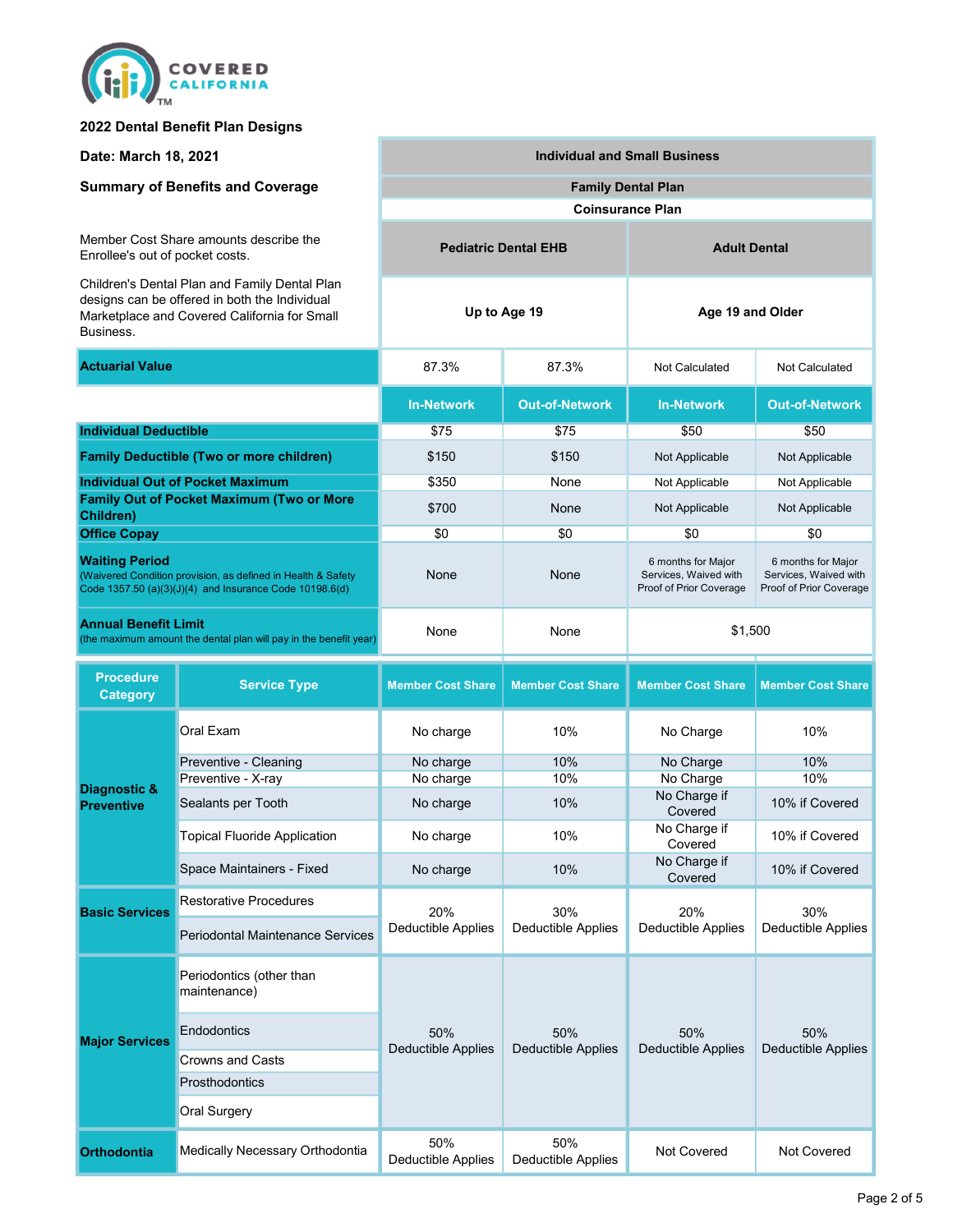

### 2022 Dental Benefit Plan Designs

|  | Date: March 18, 2021 |  |  |
|--|----------------------|--|--|
|--|----------------------|--|--|

#### Sum

| <b>Summary of Benefits and Coverage</b>                                                                                                                           |                                                                                                                         | <b>Family Dental Plan</b>             |                          |  |
|-------------------------------------------------------------------------------------------------------------------------------------------------------------------|-------------------------------------------------------------------------------------------------------------------------|---------------------------------------|--------------------------|--|
|                                                                                                                                                                   |                                                                                                                         | <b>Copay Plan</b>                     |                          |  |
| Enrollee's out of pocket costs.                                                                                                                                   | Member Cost Share amounts describe the                                                                                  | <b>Pediatric Dental</b><br><b>EHB</b> | <b>Adult Dental</b>      |  |
| Children's Dental Plan and Family Dental Plan<br>designs can be offered in both the Individual<br>Marketplace and Covered California for Small<br><b>Business</b> |                                                                                                                         | Up to Age 19                          | Age 19 and Older         |  |
| <b>Actuarial Value</b>                                                                                                                                            |                                                                                                                         | 85.2%                                 | Not Calculated           |  |
|                                                                                                                                                                   |                                                                                                                         | <b>In-Network</b>                     | <b>In-Network</b>        |  |
| <b>Individual Deductible</b>                                                                                                                                      |                                                                                                                         | None                                  | None                     |  |
|                                                                                                                                                                   | <b>Family Deductible (Two or more children)</b>                                                                         | Not applicable                        | Not Applicable           |  |
|                                                                                                                                                                   | <b>Individual Out of Pocket Maximum</b>                                                                                 | \$350                                 | Not Applicable           |  |
| Children)                                                                                                                                                         | <b>Family Out of Pocket Maximum (Two or More</b>                                                                        | \$700                                 | Not Applicable           |  |
| <b>Office Copay</b>                                                                                                                                               |                                                                                                                         | \$0                                   | \$0                      |  |
| <b>Waiting Period</b>                                                                                                                                             | (Waivered Condition provision, as defined in Health & Safety<br>Code 1357.50 (a)(3)(J)(4) and Insurance Code 10198.6(d) |                                       | None                     |  |
| <b>Annual Benefit Limit</b>                                                                                                                                       | (the maximum amount the dental plan will pay in the benefit year)                                                       | None                                  | None                     |  |
|                                                                                                                                                                   |                                                                                                                         |                                       |                          |  |
| <b>Procedure</b><br><b>Category</b>                                                                                                                               | <b>Service Type</b>                                                                                                     | <b>Member Cost Share</b>              | <b>Member Cost Share</b> |  |
|                                                                                                                                                                   | Oral Exam                                                                                                               | No charge                             | No Charge                |  |
|                                                                                                                                                                   | Preventive - Cleaning                                                                                                   | No charge                             | No Charge                |  |
|                                                                                                                                                                   | Preventive - X-ray                                                                                                      | No charge                             | No Charge                |  |
| Diagnostic &<br><b>Preventive</b>                                                                                                                                 | Sealants per Tooth                                                                                                      | No charge                             | No Charge if Covered     |  |
|                                                                                                                                                                   | <b>Topical Fluoride Application</b>                                                                                     | No charge                             | No Charge if Covered     |  |
|                                                                                                                                                                   | Space Maintainers - Fixed                                                                                               | No charge                             | No Charge if Covered     |  |
| <b>Basic Services</b>                                                                                                                                             | Restorative Procedures                                                                                                  | See 2022 Dental                       | See 2022 Dental          |  |
|                                                                                                                                                                   | Periodontal Maintenance Services                                                                                        | Copay Schedule                        | Copay Schedule           |  |
|                                                                                                                                                                   | Periodontics (other than<br>maintenance)                                                                                |                                       |                          |  |
| <b>Major Services</b>                                                                                                                                             | Endodontics                                                                                                             | See 2022 Dental                       | See 2022 Dental          |  |
|                                                                                                                                                                   | Crowns and Casts                                                                                                        | Copay Schedule                        | Copay Schedule           |  |
|                                                                                                                                                                   | Prosthodontics                                                                                                          |                                       |                          |  |
|                                                                                                                                                                   | Oral Surgery                                                                                                            |                                       |                          |  |

Individual and Small Business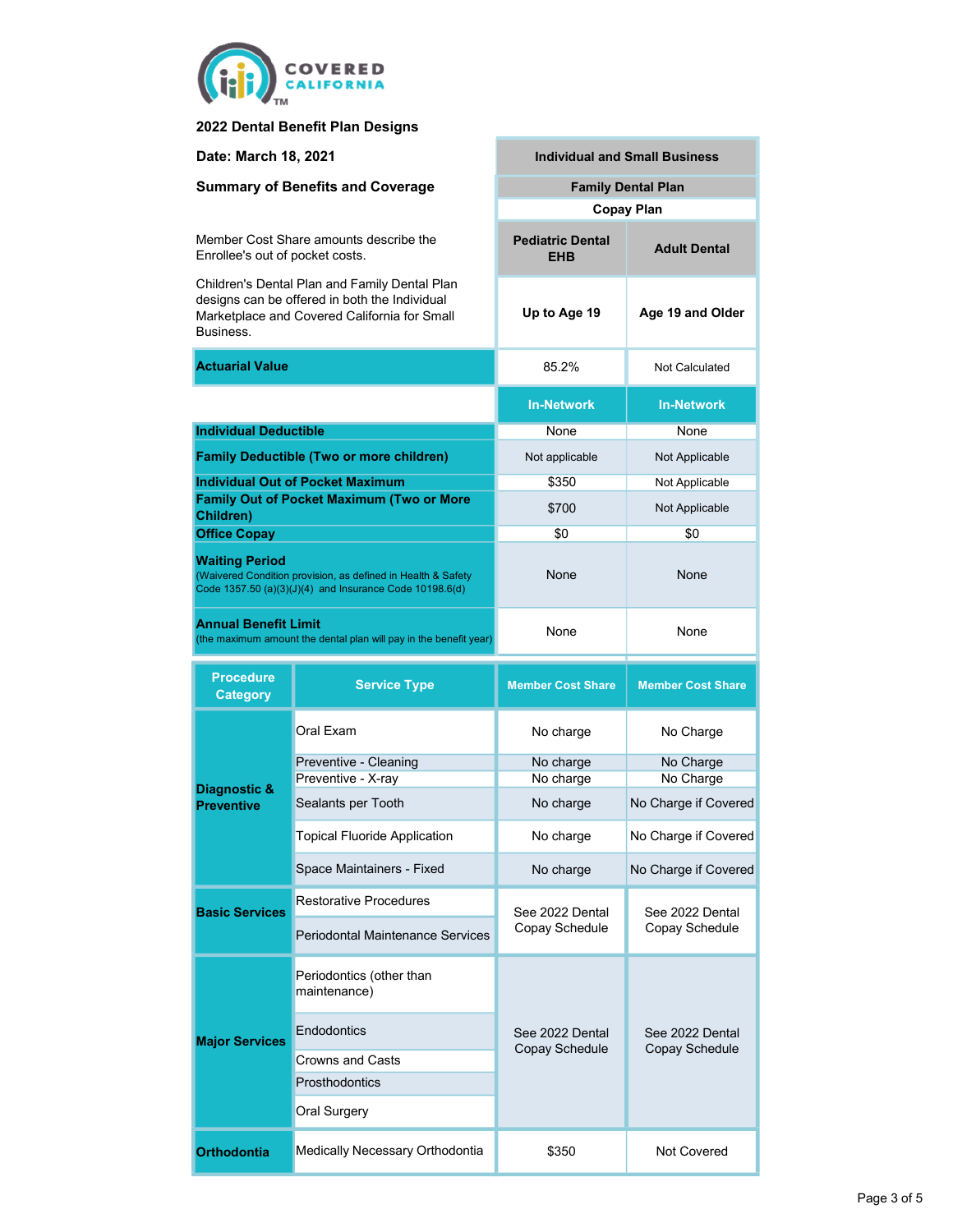# Endnotes to 2022 Dental Standard Benefit Plan Designs

The plans shall use either the 2021 CDT codes as they appear in this Standard Benefit Design, or the updated 2022 CDT codes at their discretion. Covered California understands that plans may want to use the updated 2022 CDT codes, to the extent that these codes do not diminish the benefits required in the Benchmark Plan. Covered California requests that the plan remain consistent in their use of one of the years CDT codes within a benefit design.

## Pediatric Dental EHB Notes (only applicable to the pediatric portion of the Children's Dental Plan, Family Dental Plan)

- 1) In a coinsurance plan, each child is responsible for the individual deductible unless the family deductible has been met. Once a child's individual deductible or the family deductible is reached, cost sharing applies until the child's out-of-pocket maximum is reached.
- 2) Deductible is waived for Diagnostic and Preventive Services.
- 3) Cost sharing payments made by each individual child for in-network covered services accrue to the child's out-of-pocket maximum. Once the child's individual out-of-pocket maximum has been reached, the plan pays all costs for covered services for that child.
- 4) In a plan with two or more children, cost sharing payments made by each individual child for in-network services contribute to the family in-network deductible, if applicable, as well as the family out-of-pocket maximum.
- 5) In a plan with two or more children, cost sharing payments made by each individual child for out-of-network covered services contribute to the family out-of-network deductible, if applicable, and do not accumulate to the family out-of-pocket maximum.
- 6) Administration of these plan designs must comply with requirements of the pediatric dental EHB benchmark plan, including coverage of services in circumstances of medical necessity as defined in the Early Periodic Screening, Diagnosis and Treatment (EPSDT) benefit.
- 7) Member cost share for Medically Necessary Orthodontia services applies to course of treatment, not individual benefit years within a multi-year course of treatment. This member cost share applies to the course of treatment as long as the member remains enrolled in the plan.